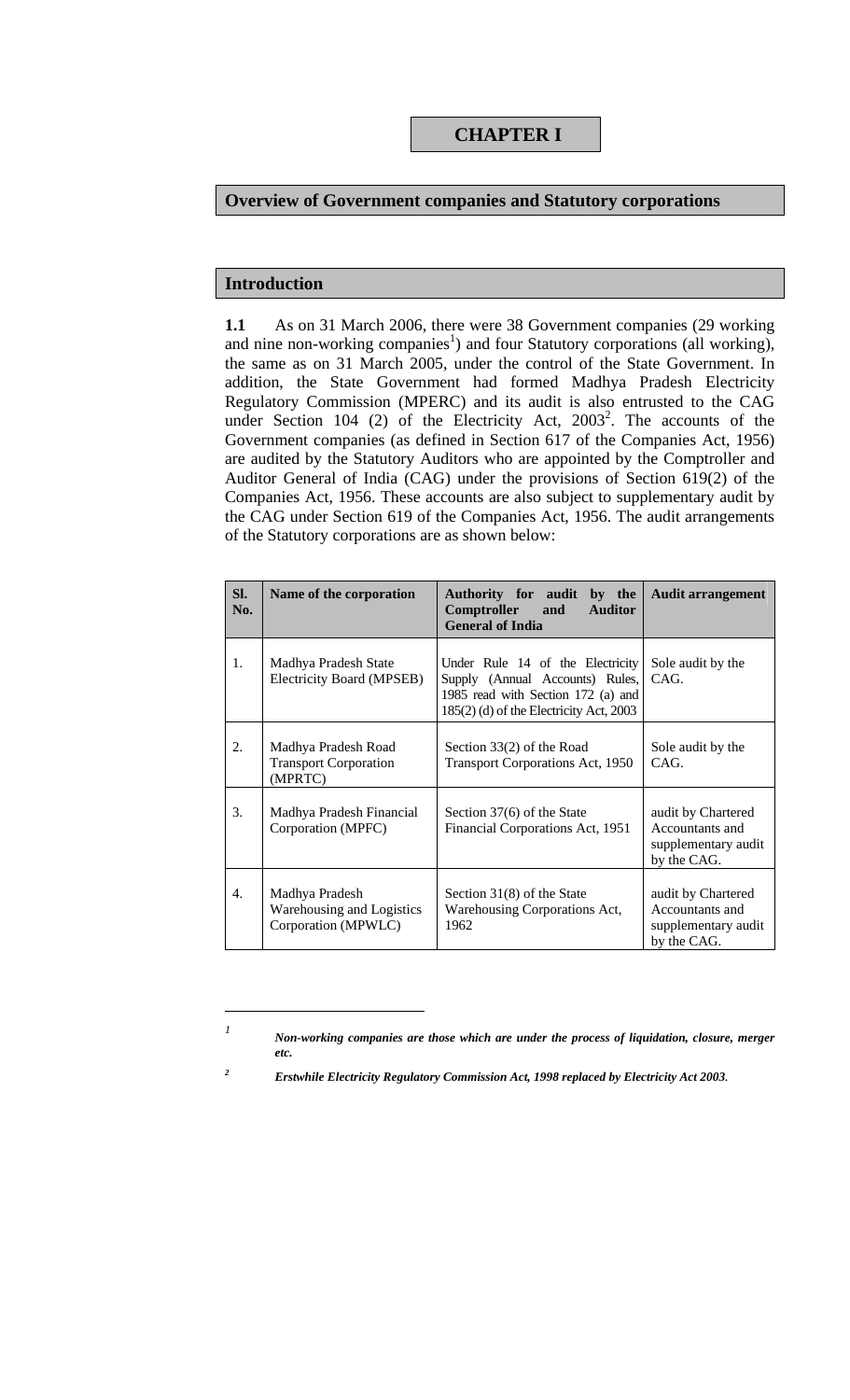#### **Working Public Sector Undertakings (PSUs)**

#### **Investment in working PSUs**

 $\overline{\phantom{a}}$ 

**1.2** The total investment in 33 working PSUs (29 Government companies and four Statutory corporations) at the end of March 2005 and March 2006 was as follows:

*<sup>(</sup>Amount : Rupees in crore)* 

| Year    | <b>Number</b><br>of | <b>Investment in working PSUs</b> |                                |           |                        |  |  |
|---------|---------------------|-----------------------------------|--------------------------------|-----------|------------------------|--|--|
|         | working PSUs        | <b>Equity</b>                     | <b>Share application money</b> | Loans     | <b>Total</b>           |  |  |
| 2004-05 | 33                  | 538.35                            | 109.56                         | 4,989.68  | 5,637.59               |  |  |
| 2005-06 | 33                  | 4,488.55                          | 136.14                         | 14,171.65 | 18,796.34 <sup>3</sup> |  |  |

As on 31 March 2006, the total investment in working Government companies and Statutory corporations comprised 24.60 *per cent* of equity capital and 75.40 *per cent* of loans, compared to 11.56 and 88.44 *per cent* of equity capital and loans respectively as on 31 March 2005. The total investment by way of equity and loans made during the year was Rs.13,158.75 crore mainly due to the reform process wherein MPSEB was unbundled into five Government companies. An analysis of the investment in PSUs is given in the following paragraphs.

# **Sector-wise investment in working Government companies and Statutory Corporations**

The investment (equity and long-term loans) in various sectors and percentages thereof at the end of 31 March 2006 and 31 March 2005 are indicated below in the pie charts:



*<sup>3</sup> State Government's investment in working PSUs was Rs.9,333.89 crore (others Rs.9,462.45 crore*). The figure as per Finance Accounts is Rs.5,446.61 crore. The difference is under *reconciliation.* 

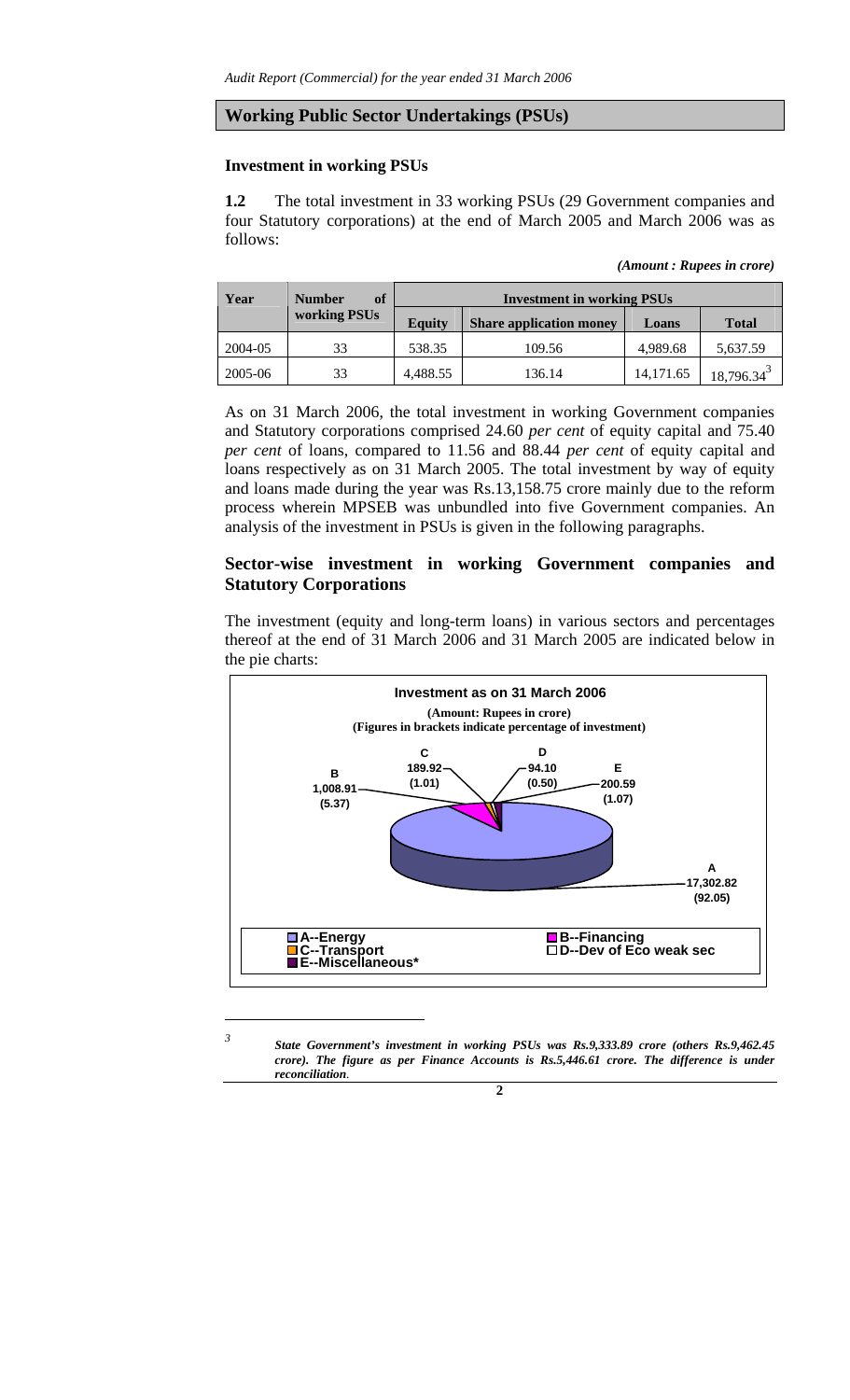

*(\*Miscellaneous includes Agriculture, Industries, Electronics, Construction, Area Development, Mining, Handlooms & Handicrafts, Forest, Tourism and Public distribution)*

### **Working Government companies**

**1.3** Total investment in the working Government companies at the end of March 2005 and March 2006 was as follows.

| Year    | Number of                                 | <b>Investment in working Government companies</b> |                                   |          |              |  |  |
|---------|-------------------------------------------|---------------------------------------------------|-----------------------------------|----------|--------------|--|--|
|         | working<br><b>Government</b><br>companies | <b>Equity</b>                                     | <b>Share application</b><br>money | Loans    | <b>Total</b> |  |  |
| 2004-05 | 29                                        | 236.69                                            | 16.44                             | 744.65   | 997.78       |  |  |
| 2005-06 | 29                                        | 3,631.02                                          | 43.03                             | 5,276.47 | 8,950.52     |  |  |

The summarised position of Government investment in the working Government companies in the form of equity and loans is detailed in *Annexure 1.* 

As on 31 March 2006, the total investment in the working Government companies comprised 41.05 *per cent* equity capital and 58.95 *per cent* loans as against 25.37 and 74.63 *per cent* respectively, as on 31 March 2005.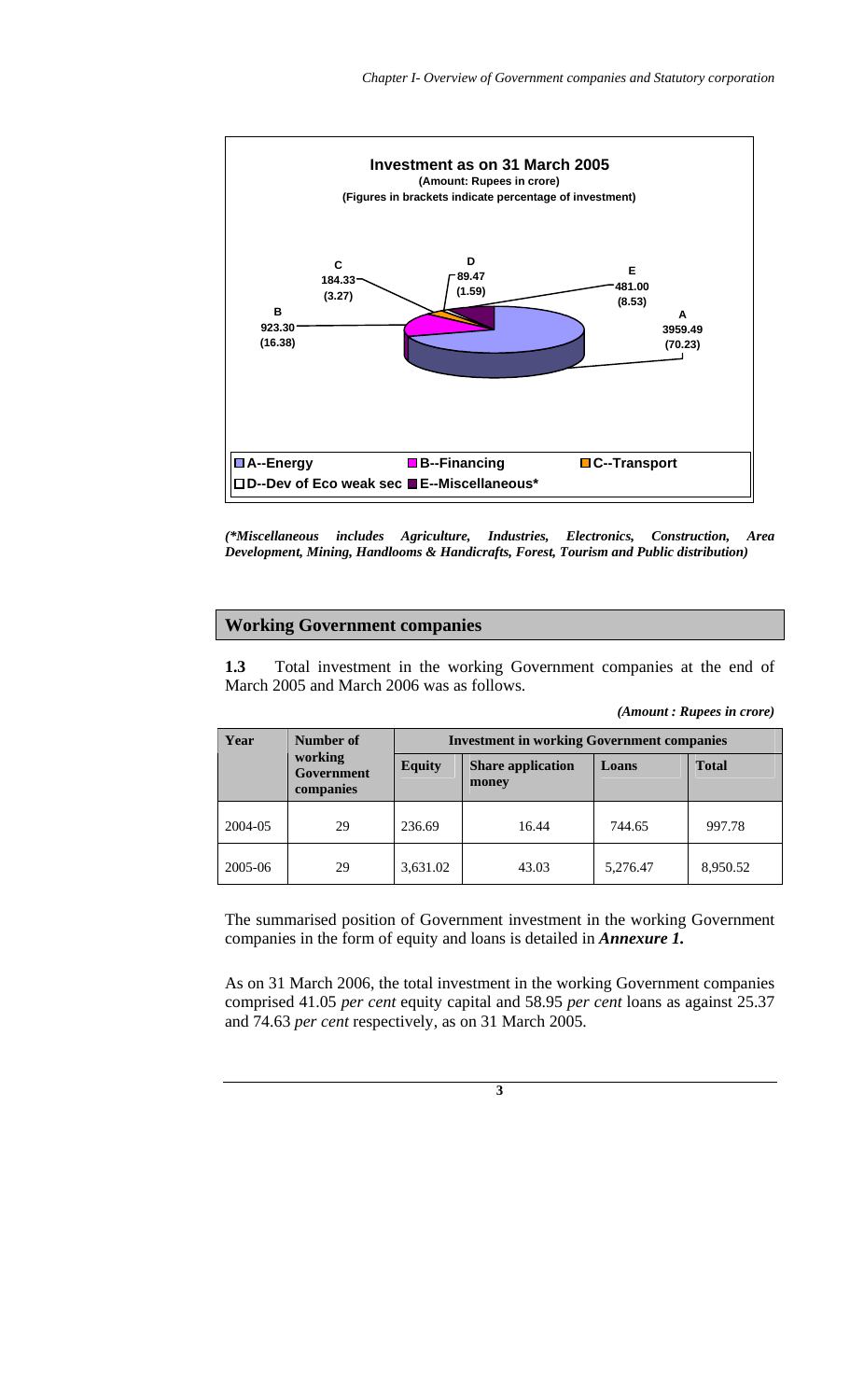Due to increase of State Government contribution in equity capital the debt-equity ratio of the working Government companies decreased from 2.94:1 in 2004-05 to 1.44:1 in 2005-06.

#### **Working Statutory corporations**

**1.4** The total investment in the four working Statutory corporations at the end of March 2005 and March 2006 was as follows:

| (Amount: Rupees in crore) |  |  |  |  |
|---------------------------|--|--|--|--|
|---------------------------|--|--|--|--|

| Name of corporation                                            |         | 2004-05  | 2005-06 |          |  |
|----------------------------------------------------------------|---------|----------|---------|----------|--|
|                                                                | Capital | Loans    | Capital | Loans    |  |
| Madhya Pradesh State Electricity Board                         | 169.62  | 3,788.86 | 718.63  | 8,351.93 |  |
| Madhya Pradesh Road Transport<br>Corporation                   | 141.81  | 42.52    | 141.81  | 48.12    |  |
| Madhya Pradesh Financial Corporation                           | 75.30   | 413.61   | 82.14   | 492.37   |  |
| Madhya Pradesh Warehousing and<br><b>Logistics Corporation</b> | 8.06    | 0.04     | 8.06    | 2.77     |  |
| <b>Total</b>                                                   | 394.79  | 4,245.03 | 950.64  | 8,895.19 |  |

The summarised position of Government investment in the working Statutory corporations in the form of equity and loans is detailed in *Annexure 1.* As a part of the reforms process, the Madhya Pradesh State Electricity Board (MPSEB) was unbundled (September 2000) into six Government companies. Out of these, only five<sup>4</sup> companies were registered in November 2001 and May 2002 and these continued to function under an agreement with MPSEB till 31 May 2005. Independent status was granted to these companies from 1 June 2005 with revenue sharing, based on laid down cash flow mechanism. Three agreements, viz. (i) power purchase agreement between MPSEB and MPP $\tilde{GCL}^4$ , (ii) transmission service agreement between MPSEB and MPPTCL $4$  and three DISCOMs<sup>4</sup> and (iii) bulk supply agreement between MPSEB and 3 DISCOMs were executed on 17 June 2005. Meanwhile, the Government of Madhya Pradesh authorised MPSEB to continue to function as a trading licensee till 9 June 2006. Necessary steps for incorporation of a company by MPSEB for inter/ intra State power trading were being taken (March 2006).

As on 31 March 2006, the total investment in working Statutory corporations comprised 9.66 *per cent* equity capital and 90.34 *per cent* loans as against 8.51 and 91.49 *per cent* respectively as on 31 March 2005. The debt-equity ratio decreased from 10.75:1 in 2004-05 to 9.36:1 in 2005-06 due to considerable increase in equity capital in MPSEB in 2005-06.

 $\overline{a}$ 

*<sup>4</sup> Madhya Pradesh Power Generating Company Limited (MPPGCL),Madhya Pradesh Power Transmission Company Limited (MPPTCL), Madhya Pradesh Paschim Kshetra Vidyut Vitran Company Limited , Madhya Pradesh Madhya Kshetra Vidyut Vitran Company Limited, Madhya Pradesh Poorva Kshetra Vidyut Vitran Company Limited (DISCOMs)*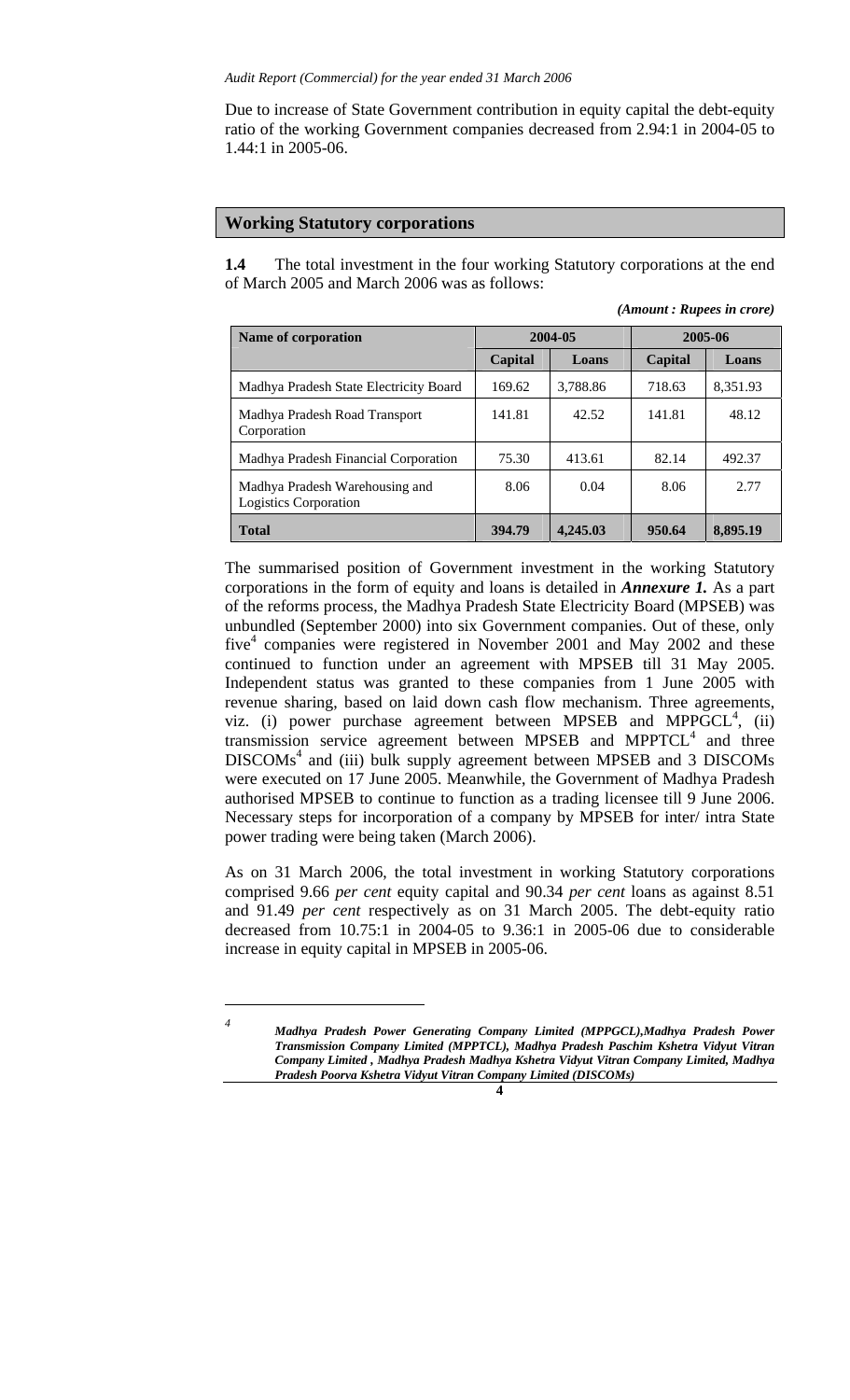**Budgetary outgo, grants/subsidies, guarantees, waiver of dues and conversion of loans into equity** 

**1.5** The details of the budgetary outgo, grants/subsidies, guarantees issued, waiver of dues and conversion of loans into equity by the State Government relating to working Government companies and working Statutory corporations are given in *Annexures 1* and *3*.

The budgetary outgo (in the form of equity capital and loans) and grants/subsidies from the State Government to the working Government companies and working Statutory corporations for the three years up to 2005-06 are given below:

|                                        | 2003-04          |       |                     | 2004-05 |                  |        | 2005-06             |          |                  |          |                     |          |
|----------------------------------------|------------------|-------|---------------------|---------|------------------|--------|---------------------|----------|------------------|----------|---------------------|----------|
|                                        | <b>Companies</b> |       | <b>Corporations</b> |         | <b>Companies</b> |        | <b>Corporations</b> |          | <b>Companies</b> |          | <b>Corporations</b> |          |
|                                        | No.              | Amt.  | No.                 | Amt.    | No.              | Amt.   | No.                 | Amt.     | No.              | Amt.     | No.                 | Amt.     |
| Equity<br>capital outgo<br>from budget | $\mathbf{1}$     | 0.90  | $\mathbf{1}$        | 1.34    | $\overline{c}$   | 10.30  | 1                   | 1.50     | 7                | 2,857.29 | $\overline{c}$      | 404.00   |
| Loans given<br>from budget             | $\overline{1}$   | 7.24  | $-$                 | $-$     | 1                | 4.28   | $\overline{c}$      | 375.44   | 3                | 91.16    | 3                   | 651.31   |
| Other<br>grants/subsidy                | 11               | 46.90 | $\sim$ $\sim$       | --      | 10               | 213.14 | $\overline{c}$      | 845.33   | 9                | 32.43    | 1                   | 495.69   |
| <b>Total outgo</b>                     | $11^{5}$         | 55.04 | $\overline{1^5}$    | 1.34    | $12^5$           | 227.72 | $3^5$               | 1,222.27 | 16 <sup>5</sup>  | 2,980.88 | $3^5$               | 1,551.00 |

*(Amount : Rupees in crore)* 

During the year 2005-06, the Government had guaranteed loans aggregating Rs.2,513.89 crore obtained by six working Government companies (Rs.1662.89 crore) and one working Statutory corporation (Rs.851.00 crore). At the end of the year, guarantees amounting to Rs.7,236.07 crore in respect of nine working Government companies (Rs.3,679.03 crore) and three working Statutory corporations (Rs.3,557.04 crore) were outstanding as against Rs.646.35 crore in respect of the five working Government companies (Rs.66.79 crore) and two Statutory corporations (Rs.579.56 crore) at the end of the previous year. The guarantee commission payable to the Government by the Government companies and Statutory corporations at the end of March 2006 was Rs.2.79 crore and Rs.94 lakh respectively.

# **Finalisation of accounts by the working PSUs**

 $\overline{\phantom{a}}$ 

**1.6** As can be seen from *Annexure-2*, out of the 29 working Government companies and four Statutory corporations, only three companies and one corporation had finalised their accounts for the year 2005-06 by 30 September 2006. During the period October 2005 to September 2006, 18 working

*5 These are the actual numbers of companies/corporations, which had received budgetary support in the form of equity, loans, grants and /or subsidies from the State Government during the respective years.* 

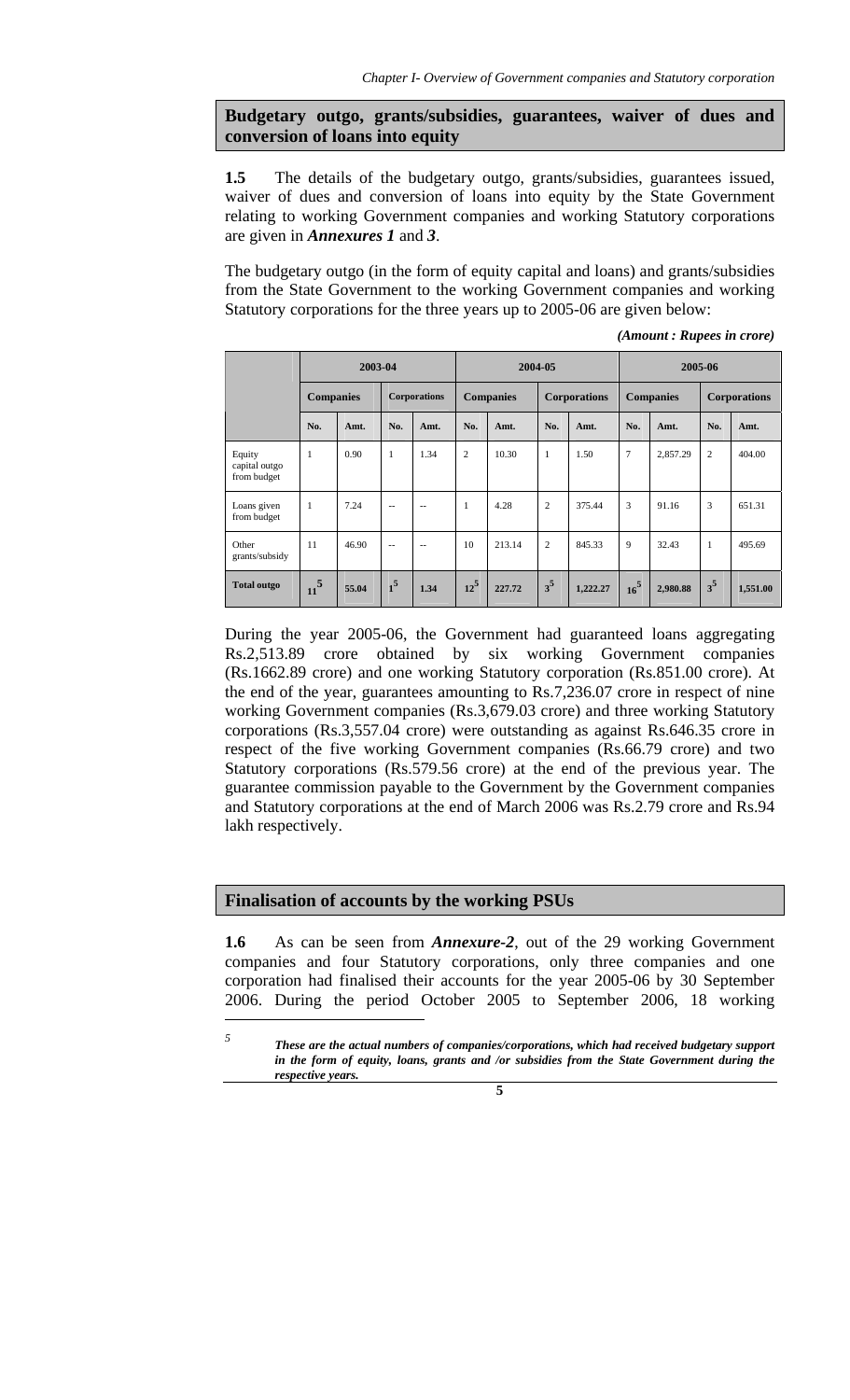#### *Audit Report (Commercial) for the year ended 31 March 2006*

Government companies finalised 20 accounts for previous years. Similarly, two working Statutory corporations finalised two accounts for previous years during this period. Madhya Pradesh Electricity Regulatory Commission and two<sup>6</sup> new companies have not finalised their accounts since their inception.

The accounts of the 26 working Government companies and three Statutory corporations were in arrears for periods ranging from one to seven years as on 30 September 2006 as detailed below:

| SI.<br>No.       | Number of working<br>companies/corporations |                                  | Period for<br>which        | Number of<br>years for                                                | Reference to serial No. of<br><b>Annexure 2</b>            |                                  |  |
|------------------|---------------------------------------------|----------------------------------|----------------------------|-----------------------------------------------------------------------|------------------------------------------------------------|----------------------------------|--|
|                  | <b>Government</b><br>companies              | <b>Statutory</b><br>corporations | accounts are in<br>arrears | which<br><b>Government</b><br>accounts are in<br>companies<br>arrears |                                                            | <b>Statutory</b><br>corporations |  |
| (I)              | (2)                                         | (3)                              | (4)                        | (5)                                                                   | (6)                                                        | (7)                              |  |
| 1.               | 1                                           |                                  | 1999-2000 to<br>2005-06    | 7                                                                     | $A-18$                                                     | $-$                              |  |
| 2.               | 1                                           |                                  | $2001 - 02$ to<br>2005-06  | 5                                                                     | $A-19$                                                     | $-$                              |  |
| 3.               | $\mathbf{1}$                                |                                  | $2002 - 03$ to<br>2005-06  | $\overline{4}$                                                        | $A-7$                                                      | $-$                              |  |
| $\overline{4}$ . | 1                                           |                                  | 2003-04 to<br>2005-06      | 3                                                                     | $A-13$                                                     | --                               |  |
| 5                | 8                                           |                                  | $2004 - 05$ to<br>2005-06  | $\overline{2}$                                                        | A-1, 10, 11, 12,<br>16, 17, 21, 22                         |                                  |  |
| 6                | 14                                          | 3                                | 2005-06                    | $\mathbf{1}$                                                          | $A-2, 3, 4, 5, 6, 8,$<br>14, 23, 24, 25, 26,<br>27, 28, 29 | $B-1, 2, 4$                      |  |
|                  | 26                                          | 3                                |                            |                                                                       |                                                            |                                  |  |

### **Financial position and working results of the working PSUs**

**1.7** The summarised financial results of the working PSUs (Government companies and Statutory corporations) as per their latest finalised accounts are given in *Annexure 2.* Besides, the financial position and working results of the individual working Statutory corporations for the latest three years for which accounts have been finalised are given in *Annexures 4* and *5,* respectively.

According to the latest finalised accounts of 29 working Government companies and four working Statutory corporations, six companies and two corporations had incurred aggregate loss of Rs.6.09 crore and Rs.50.48 crore respectively and 15 companies and two corporations earned aggregate profit of Rs.49.44 crore and  $Rs.1,249.26$  crore, respectively. The eight<sup>7</sup> new Government companies had not prepared any profit and loss account for the year.

 $\overline{a}$ *6*

*<sup>&</sup>lt;i>Sl. No. A 4 and 11 of Annexure 2.* 

*Sl. No. A 4, 6, 11, 25, 26, 27, 28 and 29 of Annexure 2.*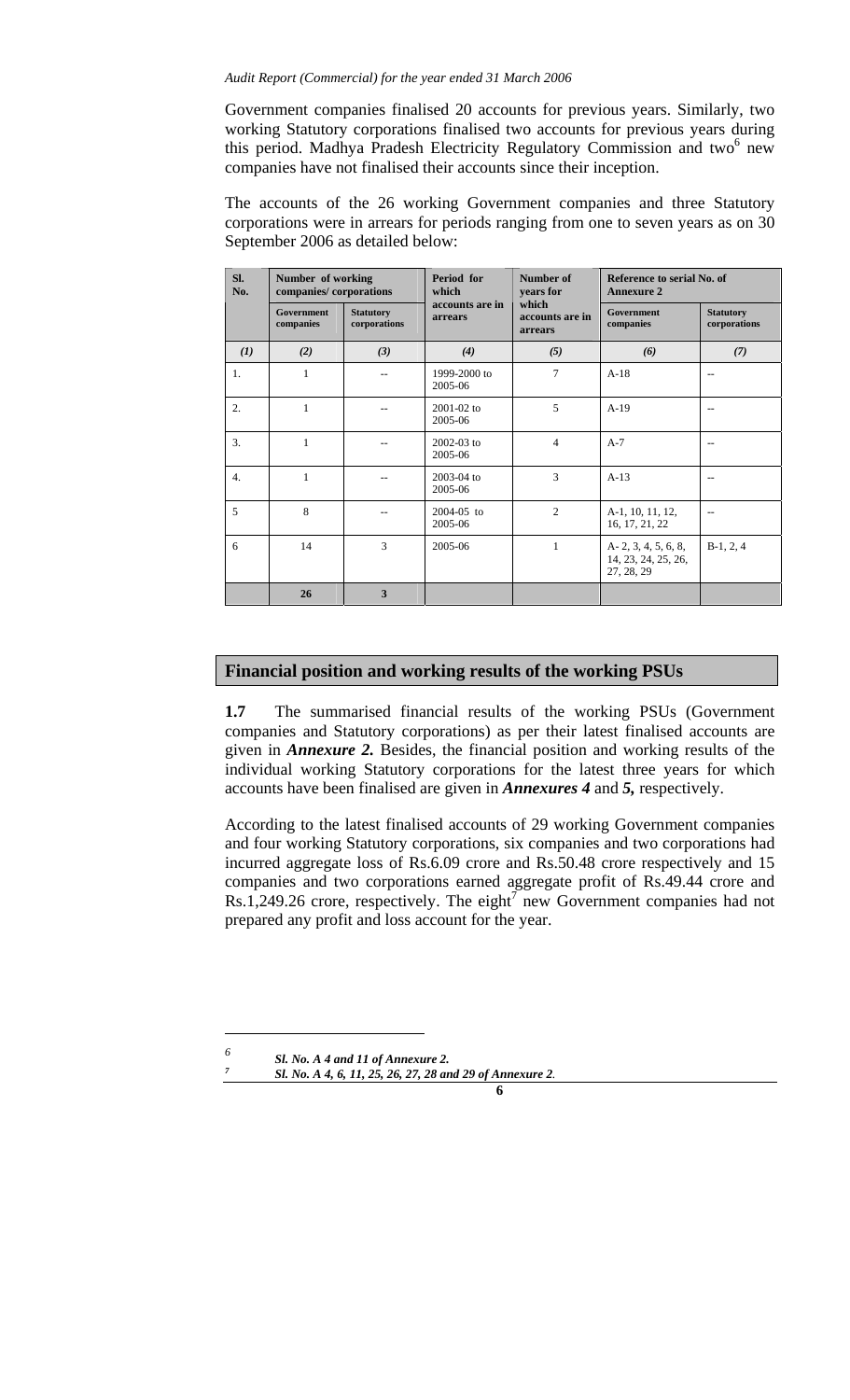### **Working of Government companies**

### *Profit earning working Government companies and dividend*

**1.8** The State Government had formulated (July 1998) a dividend policy for payment of minimum dividend of 12 *per cent* of equity, which was subsequently revised (July 2005) to 20 p*er cent* on profit after tax. Two companies viz. Madhya Pradesh State Civil Supplies Corporation Limited (MPSCSC) and Madhya Pradesh Mining Corporation Limited had finalised their accounts for 2005-06 by September 2006 and declared dividend of Rs.5.81 crore (54.41 *per cent*).

Similarly, out of the 18 working Government companies, which finalised their accounts for previous years, 10 companies earned an aggregate profit of Rs.15.55 crore and only six companies earned profit for two or more successive years. Four companies declared dividend of Rs.5.36 crore (9.51 *per cent*) for the previous years, during the year. The total return to the State Government by way of dividend during 2005-06, worked out to 0.31 *per cent* on its total equity investment of Rs.3,637.54 crore in all the working Government companies. Two<sup>8</sup> companies had accumulated losses aggregating Rs.635.73 crore, which exceeded their aggregate paid up capital of Rs.82.15 crore, by more than seven times.

The dividend declared for the years 2001-02 to 2004-05 amounting to Rs. 7.25 crore by MPSCSC was not paid to the Government because of a conditional resolution made in the respective AGMs and exemption available to Government companies under section 205A of the Companies Act.

#### *Loss incurring working Government companies*

**1.9** Despite poor performance, the State Government continued to provide financial support to these companies in the form of contribution towards equity, further loans, subsidy, grants etc. According to the available information, financial support of Rs.18.07 crore was provided by the State Government to four loss incurring companies by way of equity, grants and subsidies during 2005-06.

# **Working of Statutory corporations**

#### *Profit earning Statutory corporations and dividend*

**1.10** The two profit earning Statutory corporations viz. Madhya Pradesh Warehousing and Logistics Corporation and MPSEB are yet to finalise their accounts for 2005-06. MPSEB, which finalised its accounts during the year 2005-06 for 2004-05, earned profit of Rs.1243.88 crore.

#### *Loss incurring Statutory corporations*

**1.11** The remaining two loss incurring Statutory corporations viz. Madhya Pradesh Road Transport Corporation and Madhya Pradesh Financial Corporation

**7**

*8 Sl. No. A7 and 23 of Annexure 2.*

 $\overline{\phantom{a}}$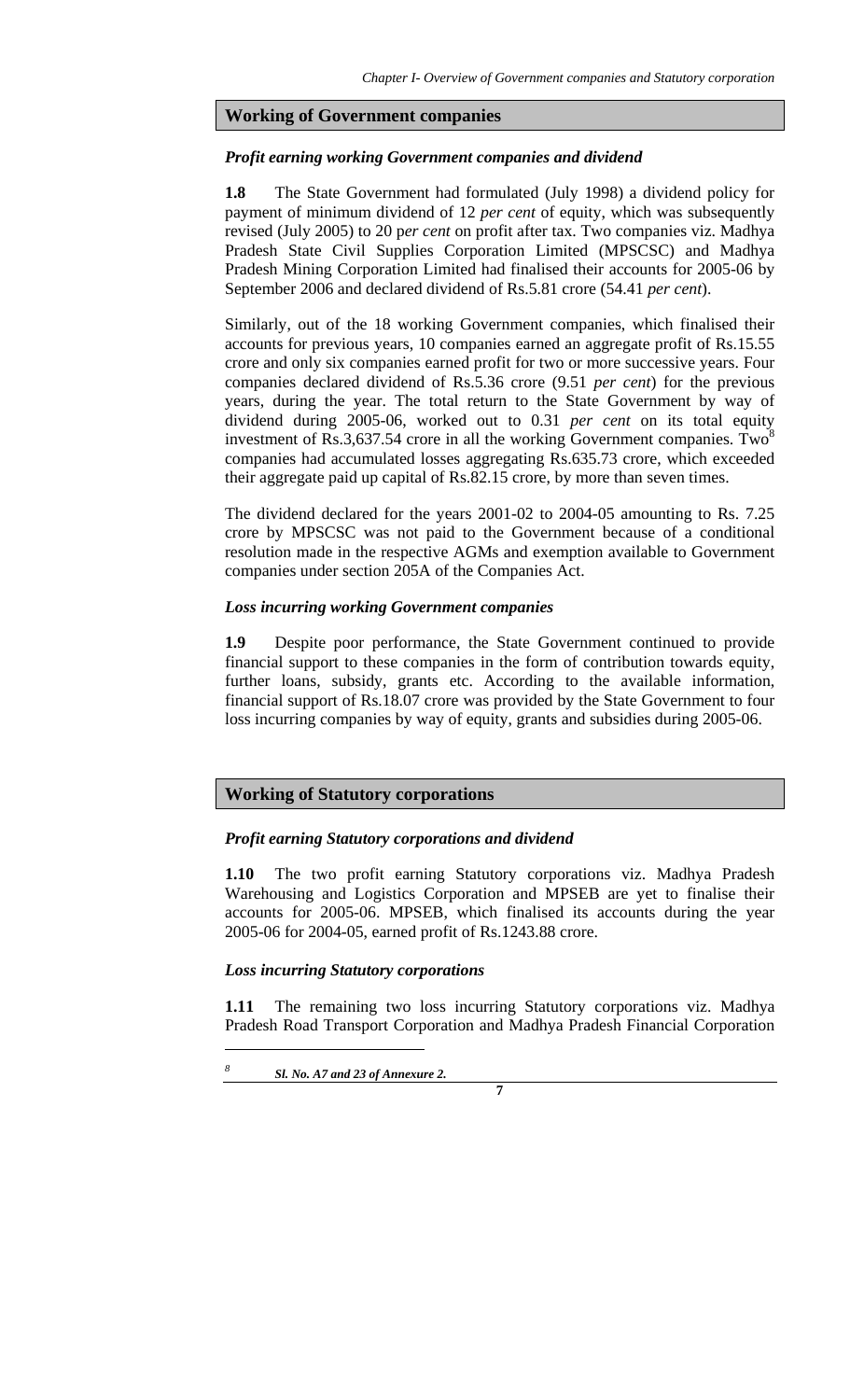had accumulated losses aggregating Rs.1,008.31 crore which was more than four times of their aggregate paid up capital of Rs.223.95 crore.

Despite their poor performance, the State Government provided financial support to these two corporations amounting to Rs.76.26 crore during 2005-06 by way of equity and loan.

#### *Operational performance of the working Statutory corporations*

**1.12** The operational performance of the working Statutory corporations is given in *Annexure 6*. On analysis of the operational performance, the following points emerge:

#### **Madhya Pradesh State Electricity Board**

- **1.12.1** The transmission and distribution (T&D) losses remained almost constant i.e. 43.59 *per cent* in 2002-03, 43.86 *per cent* in 2003-04 and 43.48 in 2004-05
- **1.12.2** The load factor reduced from 73.14 *per cent* in 2002-03 to 72.09 *per cent* in 2004-05 and no village/ town had been electrified during 2004-05.
- **1.12.3** The percentage of expenditure on staff to total revenue expenditure increased from 14.50 in 2002-03 to 16.82 in 2004-05.

#### **Madhya Pradesh Road Transport Corporation**

- **1.12.4** The average number of vehicles on road decreased from 1,417 in 2002-03 to 925 in 2004-05 and employee vehicle ratio increased from 8:1 to 11:1 during the same period.
- **1.12.5** Passenger kilometers operated reduced from 553.54 crore km in 2002-03 to 391.94 crore km in 2003-04.

#### **Return on capital employed**

 $\overline{\phantom{a}}$ 

**1.13** As per their latest finalised accounts, the capital employed<sup>9</sup> worked out to  $Rs.1,127.64$  crore in the 29 working companies and total return<sup>10</sup> thereon amounted to Rs.80.74 crore (7.16 *per cent)* as compared to total return of Rs.15.61 crore in the previous year. Similarly, the capital employed and total return thereon, in case of the working Statutory corporations as per their latest finalised accounts worked out to Rs.11,480.16 crore and Rs.1,555.71 crore (13.55 *per cent*) respectively, against the total return of Rs.533.75 crore in the previous year (29.73 *per cent*). The details of capital employed and the total return on capital employed in case of the working Government companies and Statutory corporations are given in *Annexure 2*.

For calculating total return on capital employed, interest on borrowed funds is added to net *profit/subtracted from the loss as disclosed in the Profit and Loss Account.* 



*<sup>9</sup> Capital employed represents net fixed assets (including capital works-in-progress) plus working capital, except in finance companies and corporations where it represents the mean of aggregate of opening and closing balances of paid-up capital, free reserves, bonds, deposits and borrowings (including refinance).*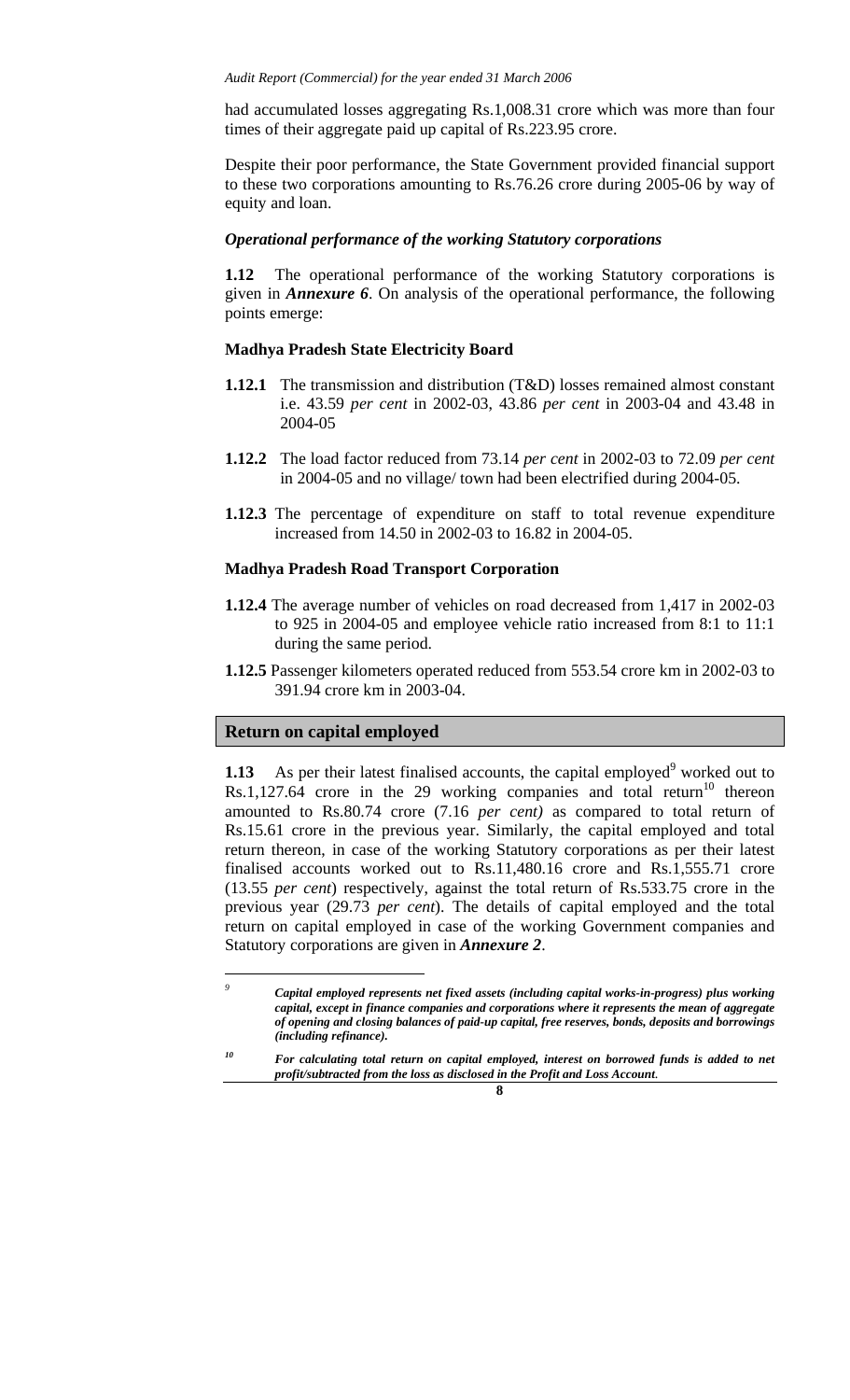#### **Reforms in power sector**

## *Status of implementation of MOU between the State Government and Central Government*

**1.14** A Memorandum of Understanding (MOU) was signed (May 2000) between the Government of Madhya Pradesh (GOMP) and Government of India (GOI) as a measure of joint commitment towards power sector reforms in a timebound manner. The status of implementation of the reforms programme vis-à-vis respective commitments made in the MOU is as follows:

| SI.<br>No.     | <b>Commitments as per MOU</b>                                                                                                       | <b>Targeted</b><br>completion<br>schedule                             | Status (as on 31 March 2006)                                                                                                                                                                                                                                     |
|----------------|-------------------------------------------------------------------------------------------------------------------------------------|-----------------------------------------------------------------------|------------------------------------------------------------------------------------------------------------------------------------------------------------------------------------------------------------------------------------------------------------------|
| $\mathbf{1}$   | $\overline{2}$                                                                                                                      | 3                                                                     | $\overline{\mathbf{4}}$                                                                                                                                                                                                                                          |
|                | Commitments made by the<br><b>State Government</b>                                                                                  |                                                                       |                                                                                                                                                                                                                                                                  |
| $\mathbf{1}$   | Reduction in transmission<br>and distribution losses                                                                                | Not given                                                             | Software development work for energy audit of 33 KV<br>and 11 KV network was undertaken. Scheme for loss<br>reduction programme was forwarded to ADB, PFC,<br>NABARD for financial assistance. Govt. of India has<br>appointed NTPC as Advisors-cum-consultants. |
| $\overline{c}$ | 100 per cent metering of all<br>11 KV distribution feeders                                                                          | December 2003                                                         | Completed                                                                                                                                                                                                                                                        |
| 3              | 100 per cent metering of all<br>consumers                                                                                           | December 2004                                                         | PFC sanctioned scheme for Rs.211 crore on 22 March 2002<br>for providing meters and metering equipments. The amount<br>has been drawn by MPSEB and 46.49 lakh single phase<br>meters, 6.91 lakh 3 phase meters and 7,529 HT meters have<br>been provided.        |
| $\overline{4}$ | Securitisation of outstanding<br>dues of Central power sector<br>undertakings                                                       | NA                                                                    | Securitised                                                                                                                                                                                                                                                      |
| 5              | Reorganisation of Board                                                                                                             | NA                                                                    | Five Companies have been incorporated and are<br>conducting their business independently from June 2005.                                                                                                                                                         |
| 6              | Rural<br>electrification<br>programme                                                                                               | By 2007, starting<br>from 2003                                        | 50,474 out of 51,806 villages electrified (97.43 per cent)                                                                                                                                                                                                       |
| 7              | Energy audit                                                                                                                        | 2001,<br>June<br>Revised target by<br>September 2002                  | 132 KV-100 percent<br>33 KV-92.46 per cent<br>11 KV-92.58 per cent                                                                                                                                                                                               |
| 8              | Implementation<br>of<br>tariff<br>orders<br>issued<br>by<br><b>State</b><br>Electricity<br>Regulatory<br>Commission during the year | of<br>Submission<br>tariff petition by<br>December<br>31<br>each year | All the five companies have submitted their ARR and<br>MPERC has issued tariff order for financial year 2006-07.                                                                                                                                                 |
| 9              | Installation of energy meters<br>on grid/generating stations                                                                        | <b>NA</b>                                                             | Completed                                                                                                                                                                                                                                                        |
| 10             | Replacement<br>of<br>electromagnetic meters with<br>electronic meters                                                               | NA                                                                    | 26.62 lakh single phase and 4.60 lakh three phase<br>electronic meters have been replaced/installed by March<br>2004                                                                                                                                             |
| 11             | Supply of additional power                                                                                                          | <b>NA</b>                                                             | Government of India allocated 350 MW power out of<br>which 50 MW power already allocated through Northern<br>Region.                                                                                                                                             |
| 12             | Hydro-electric power<br>development                                                                                                 | <b>NA</b>                                                             | MoU was signed between GOMP and National Hydro<br>Electric Power Corporation. National Hydro Electric<br>Development Corporation-an independent joint venture<br>utility-has already started functioning and it does not<br>report any progress to MPSEB.        |

# *Madhya Pradesh Electricity Regulatory Commission*

**1.15** Madhya Pradesh Electricity Regulatory Commission (Commission) was formed in August 1998 under Section 17 of Electricity Regulatory Commissions

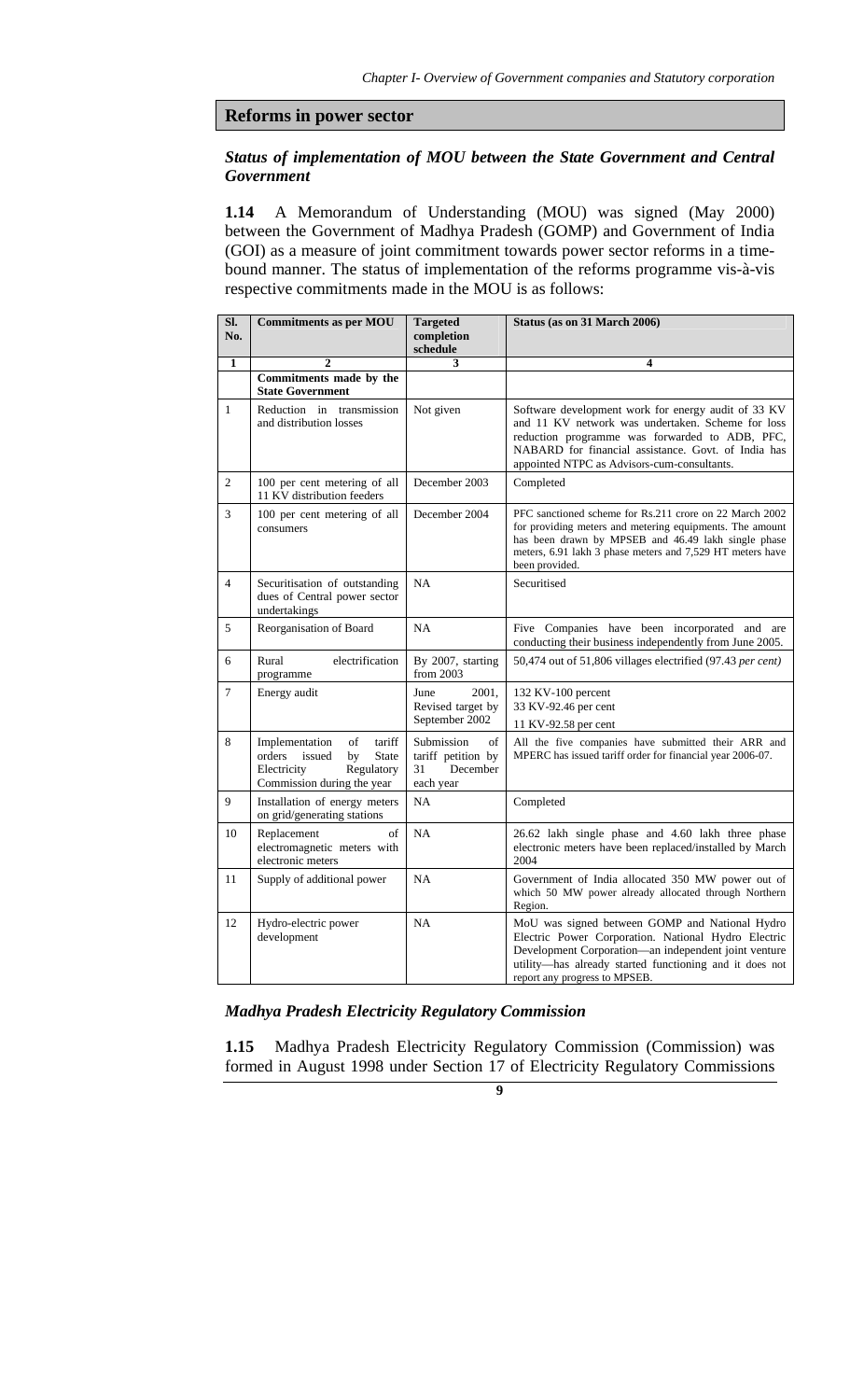Act, 1998 with the objective of determining electricity tariff, advising in matters relating to electricity generation, transmission, distribution, *etc*. in the State. It started functioning from February 1999. The Commission is a body corporate and comprises three members including a Chairman, who are appointed by the State Government. The audit of the accounts of the Commission has been entrusted to the CAG under Section 104 (2) of the Electricity Act, 2003. The Commission had not finalised its first accounts so far (September 2006).

### **Non-working PSUs**

 $\overline{\phantom{a}}$ 

#### *Investment in the non-working PSUs*

**1.16** The total investment in the nine non-working Government companies at the end of March 2005 and 2006 was as follows:

|         | (Amount : Rupees in crore) |                                       |                                |        |               |  |  |  |  |
|---------|----------------------------|---------------------------------------|--------------------------------|--------|---------------|--|--|--|--|
| Year    | Number of non-             | <b>Investment in non-working PSUs</b> |                                |        |               |  |  |  |  |
|         | working PSUs               | <b>Equity</b>                         | <b>Share application money</b> |        | <b>Total</b>  |  |  |  |  |
| 2004-05 |                            | 59.69                                 | 0.19                           | 164.48 | 224.36        |  |  |  |  |
| 2005-06 |                            | 58.42                                 | 1.03                           | 166.02 | $225.47^{11}$ |  |  |  |  |

The classification of the non-working PSUs was as follows:

*(Amount: Rupees in crore)* 

| <b>Sl. No.</b> | <b>Status of non-working PSUs</b> | of<br><b>Number</b><br>companies | <b>Investment in non-working PSUs</b> |                 |  |  |
|----------------|-----------------------------------|----------------------------------|---------------------------------------|-----------------|--|--|
|                |                                   |                                  | Equity <sup>12</sup>                  | Long term loans |  |  |
| (i)            | Under liquidation                 |                                  | 11.96                                 |                 |  |  |
| (ii)           | Under closure                     |                                  | 47.49                                 | 166.02          |  |  |
|                | <b>Total</b>                      |                                  | 59.45                                 | 166.02          |  |  |

All the above nine non-working Government companies were under liquidation or closure under Section 560 of the Companies Act, 1956, for periods ranging from one to 23 years. Substantial investment of Rs.225.47 crore was involved in these companies. Effective steps need to be taken for their expeditious liquidation or revival.

# *Budgetary outgo, grants/subsidies, guarantees, waiver of dues and conversion of loans into equity*

**1.17** The details of budgetary outgo, grants/subsidies, guarantees issued, waiver of dues and conversion of loans into equity by the State Government relating to non-working PSUs are given in *Annexures 1* and *3.* 

*11 State Government investment in non-working PSUs was Rs.154.63 crore (others Rs.70.84 crore). The figure as per Finance Accounts is Rs. 45.02 crore. The difference is under reconciliation.* 

*12 Equity includes share application money of Rs.1.03 crore in respect of one company.*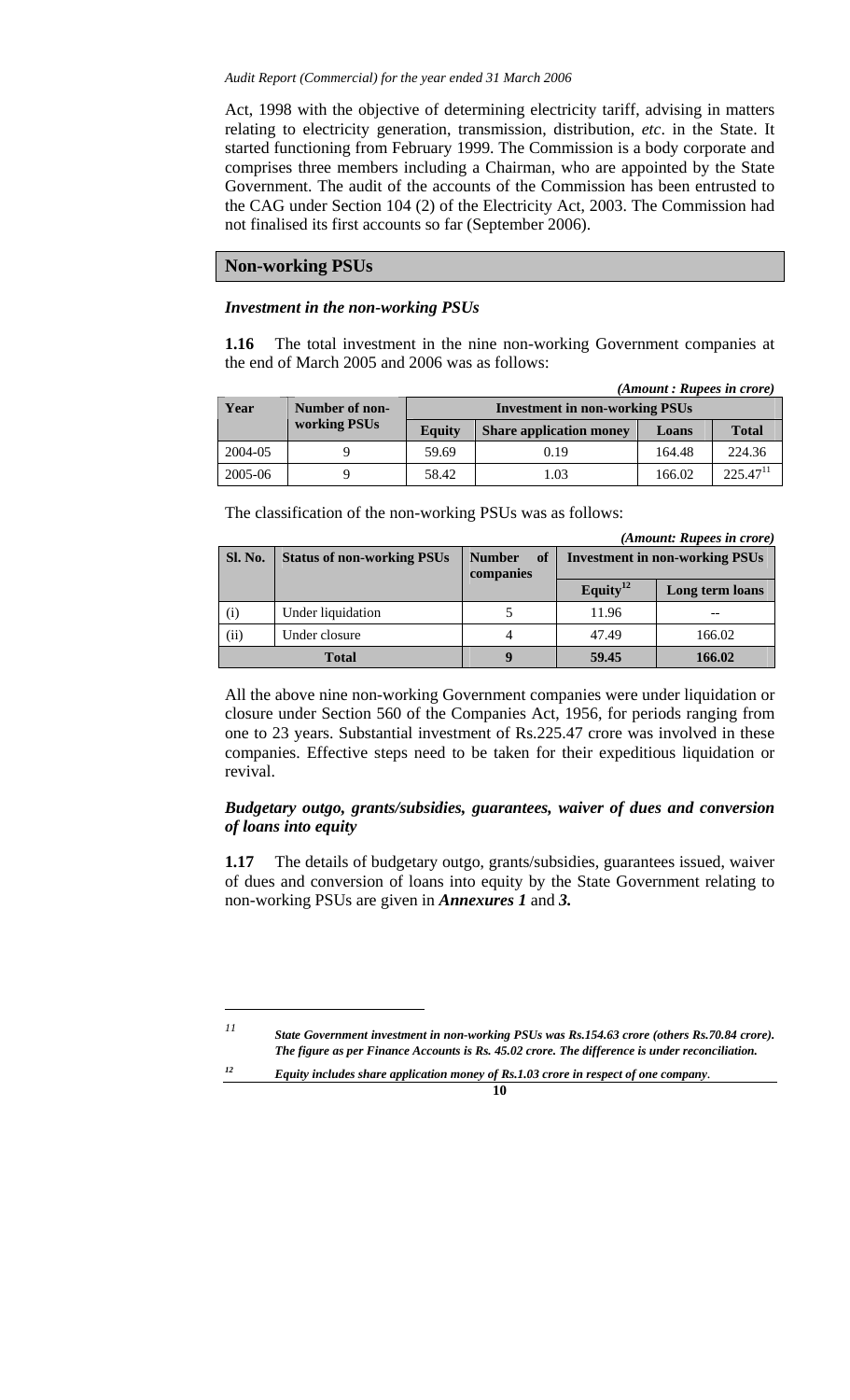# *1.18 Total establishment expenditure on the non-working PSUs*

The year-wise details of the total establishment expenditure of the non-working PSUs (Government companies) and the sources of financing it during the last three years up to 2005-06 are given below:

| Year         | Number of               | <b>Total</b>                 | <b>Disposal of</b>     | <b>Financed by</b>      |               |                |  |
|--------------|-------------------------|------------------------------|------------------------|-------------------------|---------------|----------------|--|
|              | Government<br>companies | establishment<br>expenditure | investments/<br>assets | Government by way<br>of |               | Others $^{13}$ |  |
|              |                         |                              |                        | Loans                   | <b>Grants</b> |                |  |
| 2003-04      | 9                       | 178.93                       | 2.27                   | 168.38                  |               | 8.28           |  |
| 2004-05      | 9                       | 97.55                        | 85.85                  |                         |               | 11.70          |  |
| 2005-06      | 9                       | 124.07                       |                        |                         | 40.00         | 84.07          |  |
| <b>Total</b> | --                      | 400.55                       | 88.12                  | 168.38                  | 40.00         | 104.05         |  |

 *(Amount : Rupees in lakh)* 

The State Government spent Rs.4.01 crore during 2003-06 towards establishment expenses of nine non-working companies. Expeditious action is necessary for winding up of these companies to avoid further unproductive expenditure.

### *Finalisation of accounts by non-working PSUs*

 $\overline{a}$ 

**1.19** One non-working Government company finalised its accounts for 2005- 06. The accounts of the remaining eight non-working Government companies were in arrears for periods ranging from one to 16 years as on 30 September 2006, as can be seen from *Annexure 2.* 

## *Financial position and working results of the non-working PSUs*

**1.20** The summarised financial results of the non-working Government companies as per their latest finalised accounts are given in *Annexure 2.*

The equity investment in the nine non-working Government companies aggregated  $\text{Rs.59.05}^{14}$  crore. These companies had been incurring losses leading to a cash loss of Rs.9.93 crore and negative net worth of Rs.131.80 crore. The accumulated loss of Rs.234.72 crore of these companies as per their latest finalised account, exceeded their paid up capital by more than three times,.

# **Status of placement of Separate Audit Reports of Statutory corporations in Legislature**

**1.21** The Separate Audit Reports on the accounts of the Madhya Pradesh State Electricity Board (2003-04), Madhya Pradesh Road Transport Corporation (2003-04), Madhya Pradesh Financial Corporation (2004-05) and Madhya

*<sup>13</sup> The other sources of finance are interest received from banks and proceeds from sale of stock* 

*<sup>14</sup> Includes equity of Rs.1.04 crore of Madhya Pradesh Film Development Corporation.*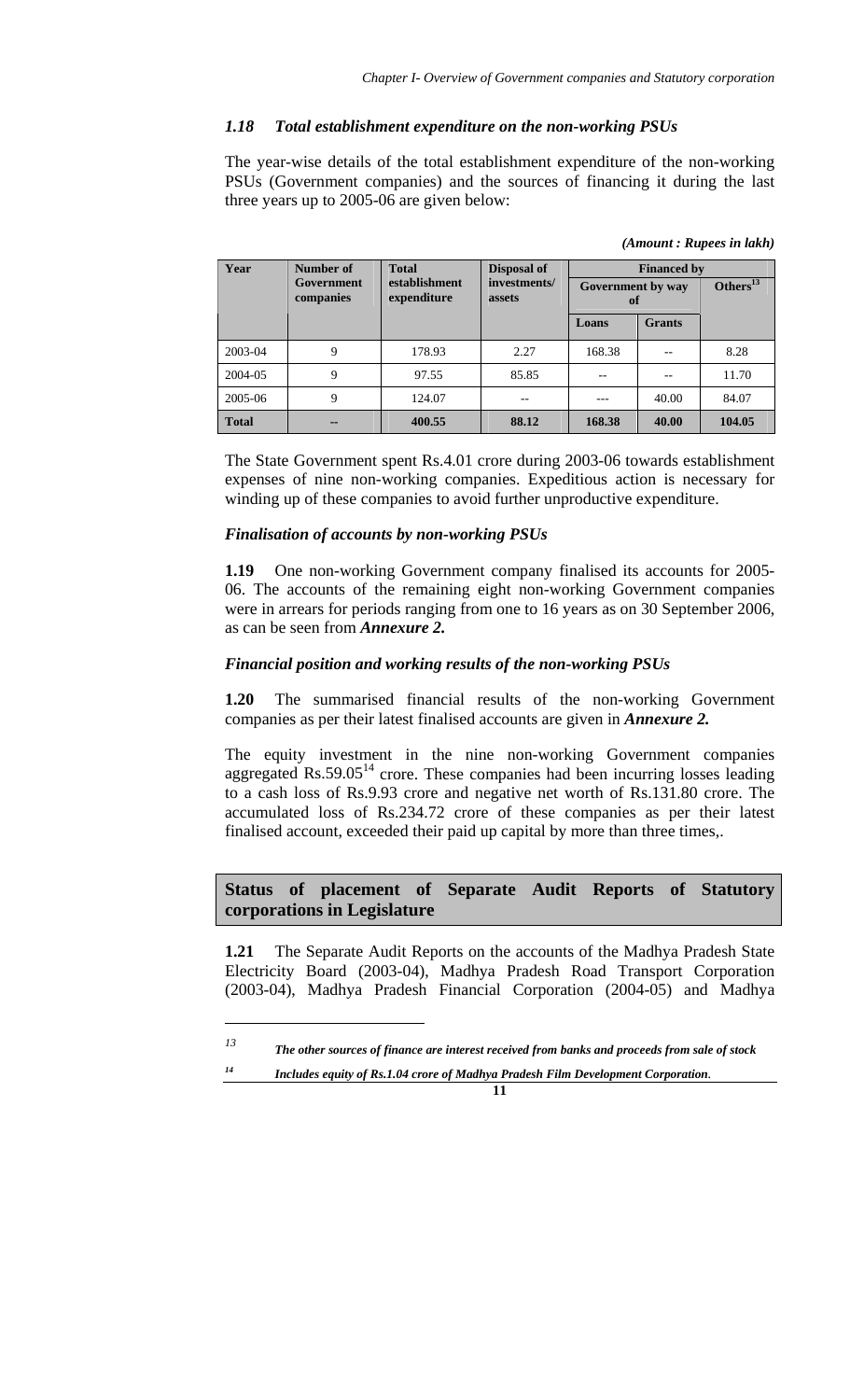Pradesh Warehousing and Logistics Corporation (2004-05) have been placed before the Legislature.

# **Disinvestments, privatisation and restructuring of the PSUs**

**1.22** The State Government did not undertake any disinvestment, privatisation or restructuring of any of its PSUs during 2005-06.

# **Results of Audit of accounts of PSUs by the Comptroller and Auditor General of India**

**1.23** During October 2005 to September 2006, the accounts of 23 Government companies (19 working and four non-working) and three Statutory corporations were selected for review in audit. The net impact of the important audit observations as a result of review of the PSUs is as follows:

| SI. | <b>Details</b>                      | <b>Number of accounts</b><br>(Amount: Rupees in lakh) |                         |                                  |                             |                 |                                  |
|-----|-------------------------------------|-------------------------------------------------------|-------------------------|----------------------------------|-----------------------------|-----------------|----------------------------------|
| No. |                                     |                                                       | Government<br>companies | <b>Statutory</b><br>corporations | <b>Government companies</b> |                 | <b>Statutory</b><br>corporations |
|     |                                     | Working                                               | Non-<br>working         | Working                          | Working                     | Non-<br>working | Working                          |
|     | Decrease in profit                  | 3                                                     |                         | 3                                | 477.27                      |                 | 71,405.37                        |
| 2   | Increase in profit                  | --                                                    | --                      |                                  | --                          |                 | 6,116.00                         |
| 3   | Increase in loss                    | 3                                                     |                         | 2                                | 428.43                      | 61.86           | 1.02.426.50                      |
| 4   | Decrease in loss                    |                                                       | --                      |                                  | 92.76                       |                 | 25.17                            |
| 5   | Non disclosure of<br>material facts | $\mathbf{3}$                                          |                         | 3                                | 372.33                      |                 | 44.728.52                        |
| 6   | Errors of<br>classification         | 4                                                     |                         | 2                                | 6.652.37                    |                 | 1,14,160.20                      |

### *Errors and omissions noticed in case of Government companies*

**1.24** Some of the major errors and omissions noticed during audit in case of Government companies are tabulated below:

| SI.<br>No. | Name of the<br>Company                                              | <b>accounts</b> | Year of Errors/omissions                                                                                                                                                                                                                                                      | <b>Rupees</b><br>in<br>crore |
|------------|---------------------------------------------------------------------|-----------------|-------------------------------------------------------------------------------------------------------------------------------------------------------------------------------------------------------------------------------------------------------------------------------|------------------------------|
| 1.         | Madhya<br>Pradesh Rajya<br>Van Vikas<br>Nigam                       | 2004-05         | Cash & bank balances included cash embezzled and<br>provided as doubtful debts resulting in overstatement of<br>cash and bank balance and understatement of loan and<br>advances.                                                                                             | 1.67                         |
| 2.         | Madhya<br>Pradesh State<br>Civil Supplies<br>Corporation<br>Limited | 2005-06         | Adjustment of downward revision of rate of Custom Milled<br>Rice of the previous years from the current year sales<br>accounting policy and resulted in<br>violated<br>the<br>understatement of sales and profit for the year and prior<br>period items (net) to that extent. | 3.89                         |
| 3.         | Madhya<br>Pradesh State                                             | 2002-03         | Cash not deposited in bank resulting in overstatement of<br>cash & bank balance and understatement of loss.                                                                                                                                                                   | 0.03                         |
|            | Agro Industries<br>Development<br>Corporation<br>Limited            | 2003-04         | Non-provision of debts outstanding since 1981-82 whose<br>chance of recovery is remote resulted in overstatement of<br>sundry debtors and understatement of loss.                                                                                                             | 1.58                         |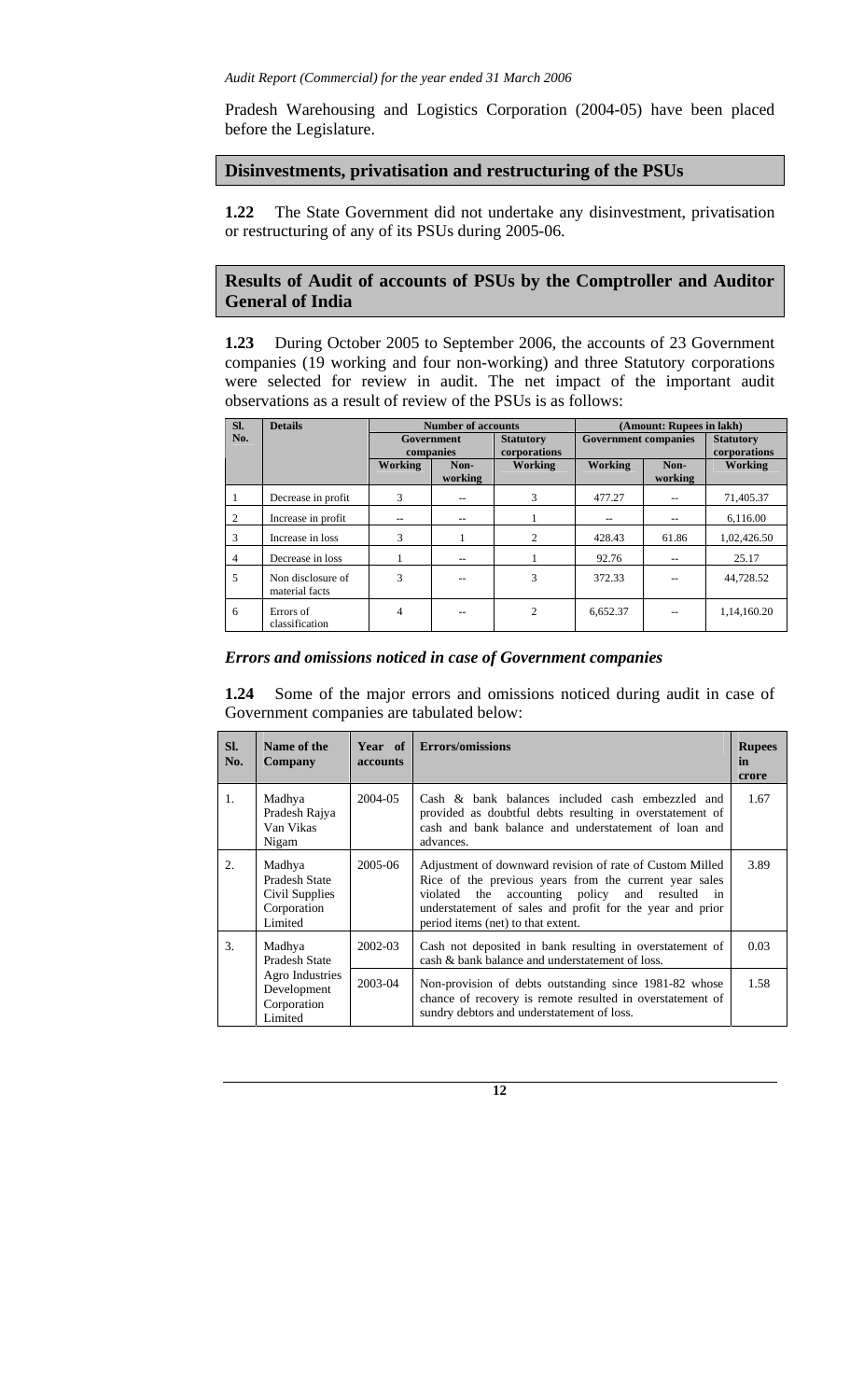# *Errors and omissions noticed in case of Statutory corporations*

**1.25** Some of the significant errors and omissions noticed during audit in case of Statutory corporations are tabulated below:

| SI.<br>No.    | Name of the<br>Corporation                            | Year of<br><b>accounts</b> | <b>Errors/omissions</b>                                                                                                                                                     |       |
|---------------|-------------------------------------------------------|----------------------------|-----------------------------------------------------------------------------------------------------------------------------------------------------------------------------|-------|
| $\mathbf{1}$  | Madhya Pradesh<br><b>State Electricity</b>            | 2004-05                    | Non-provision of unpaid coal bill of WCL & SECL<br>1.<br>during the year 2004-05                                                                                            | 59.81 |
|               | Board                                                 |                            | Non-provision of interest on security deposit of<br>2.<br>consumer                                                                                                          | 11.98 |
|               |                                                       |                            | 3.<br>Non-provision of guarantee charges payable on<br><b>State Government Guarantees</b>                                                                                   | 11.19 |
|               |                                                       |                            | Non-provision of unrealisable amount from<br>4.<br>disconnected consumers                                                                                                   | 87.22 |
|               |                                                       |                            | 5.<br>Cash and bank balance doesn't include amount<br>deposited but not credited by bank for more than<br>three years                                                       | 1.46  |
| $\mathcal{L}$ | Madhya<br>Pradesh<br>Road<br>Transport<br>Corporation | 2003-04                    | Non-provision of interest payable to State Bank of<br>1<br>India (Rs. 9.18 crore) State Bank of Bikaner &<br>Jaipur (Rs. 8.05 crore) resulted in understatement<br>of loss. | 17.23 |
|               |                                                       |                            | Non- provision of interest liability due to non-<br>2<br>remittance of EPF<br>contribution resulted in<br>understatement of loss.                                           | 4.43  |
|               |                                                       |                            | Recognition of claim for passes issued to freedom<br>3<br>fighters, which has not been accepted by the<br>Government                                                        | 8.47  |

## *Audit assessment of the working results of Madhya Pradesh State Electricity Board (MPSEB)*

**1.26** Based on the audit assessment of the working results of MPSEB for three years up to 2004-05 and taking into consideration the major irregularities and omissions pointed out in the SARs on the annual accounts of the MPSEB and not taking into account the subsidy/subventions receivable from State Government, the net surplus/deficit and the percentage of return on capital employed of the MPSEB will be as given below:

|                  |                                                                                                                                       | (Amount: Rupees in crore) |               |                  |  |
|------------------|---------------------------------------------------------------------------------------------------------------------------------------|---------------------------|---------------|------------------|--|
| Sl. No.          | <b>Particulars</b>                                                                                                                    | 2002-03                   | 2003-04       | $2004 - 05^{15}$ |  |
| 1.               | Net surplus/ (-) deficit as per books of accounts                                                                                     | $(-)154.38$               | $(+)151.03$   | $(+)1,243.88$    |  |
| 2.               | <b>Subsidy from State Government</b>                                                                                                  | 668.00                    | 818.39        | 794.30           |  |
| 3.               | Net surplus/(-) deficit before subsidy from State Government<br>$(1-2)$                                                               | $(-)822.38$               | $(-)667.36$   | $(+)449.58$      |  |
| $\overline{4}$ . | Net increase/decrease in net surplus/ (-) deficit on account of<br>audit comments on the annual accounts of MPSEB                     | $(-)465.27$               | $(-)476.14$   | $(-)290.28$      |  |
| 5.               | Net surplus/(-) deficit after taking into account the impact of<br>audit comments but before subsidy from State Government<br>$(3-4)$ | $(-)1,287.65$             | $(-)1,143.50$ | $(+)159.30$      |  |
| 6.               | Total return on capital employed                                                                                                      | 279.30                    | 543.27        | 1,556.02         |  |

*15 At the instance of Audit the Board had revised the initially adopted accounts to the extent of Rs. 114.07 crore.* 



 $\overline{a}$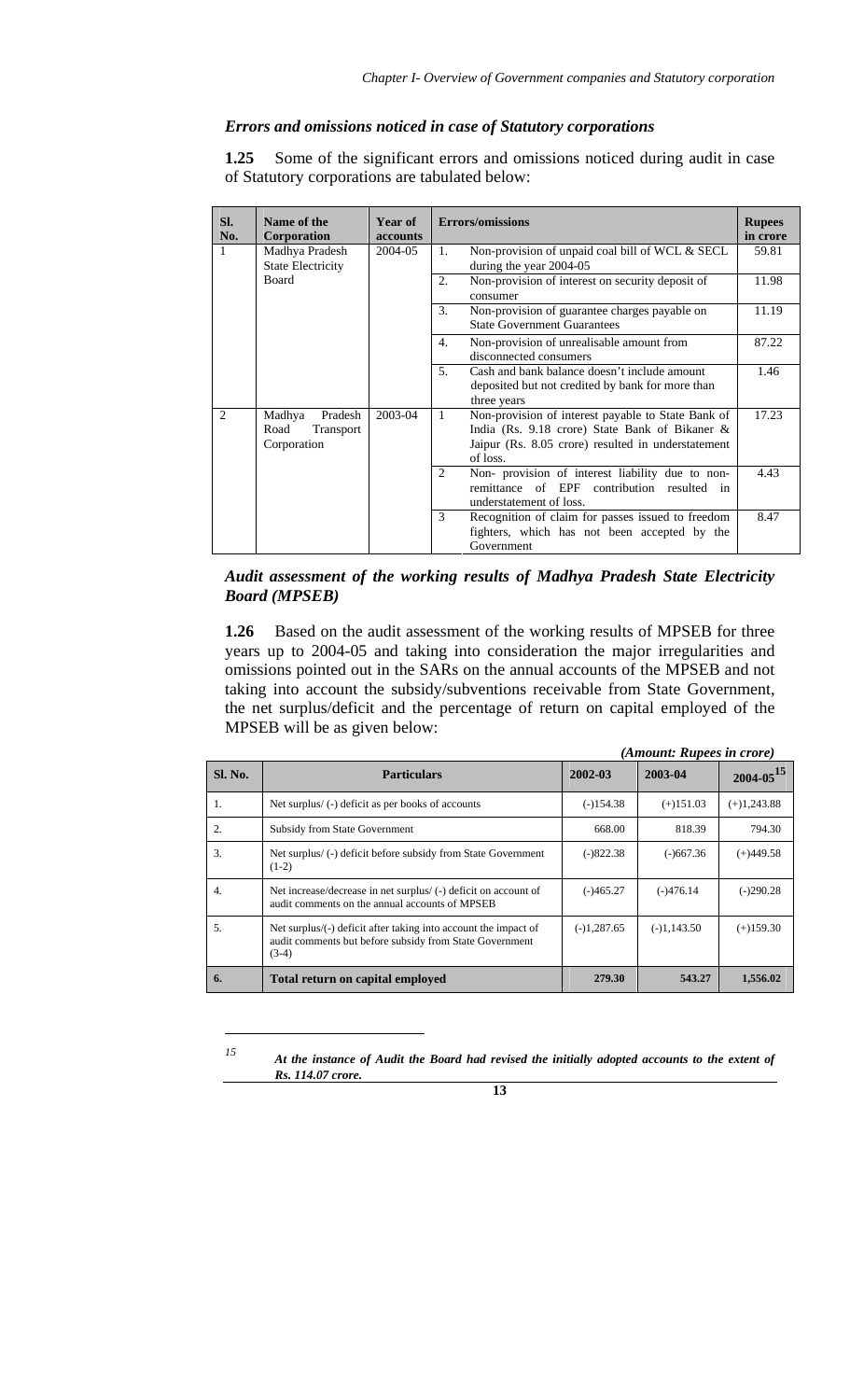## *Persistent irregularities and system deficiencies in the financial matters of the PSUs*

**1.27** The following persistent irregularities and system deficiencies in the financial matters of the PSUs had been repeatedly pointed out during the course of audit of their accounts but no corrective action has been taken by these PSUs so far.

# **Statutory corporations**

## **1.28 Madhya Pradesh State Electricity Board**

- ¾ The Board has not maintained the prescribed register of assets (except for Board's hospital) indicating details of fixed assets viz., location, quantities, value, dates of acquisition/commissioning, depreciation, etc. As a result, the value shown in the accounts could not be verified in audit. The assets had also not been physically verified.
- ¾ There were un-reconciled differences between the balances appearing in the trial balance and in schedules / subsidiary books in most of the field accounting units.
- ¾ Assets and liabilities of eight Gramin Vidyut Corporation Societies taken over by the Board on 20 February 2002 have not been depicted in the accounts.
- ¾ A number of accounting heads showed adverse balances in the units test checked by Audit.

### **1.29 Madhya Pradesh Road Transport Corporation**

- ¾ Physical verification of the assets (other than the fleet) has not been conducted since 1975-76.
- ¾ Asset register giving details of assets i.e. date of acquisition, location, status, etc. has not been maintained.
- ¾ Details of works-in-progress i.e. opening balance, additions during the year, amount transferred to fixed assets and closing balance of each asset at the end of each year as required under the provisions of Income Tax Act has not been shown in the accounts.
- ¾ Year-wise and party-wise details of the advances and deposits have not been worked out.
- ¾ Rupees 47.95 lakh are outstanding against other State Road Transport Corporations for more than 10 years.
- ¾ Confirmation of balances has not been obtained from the debtors and age-wise, party-wise break-up was not available.
- ¾ Interest on Employees Provident Fund has not been provided.

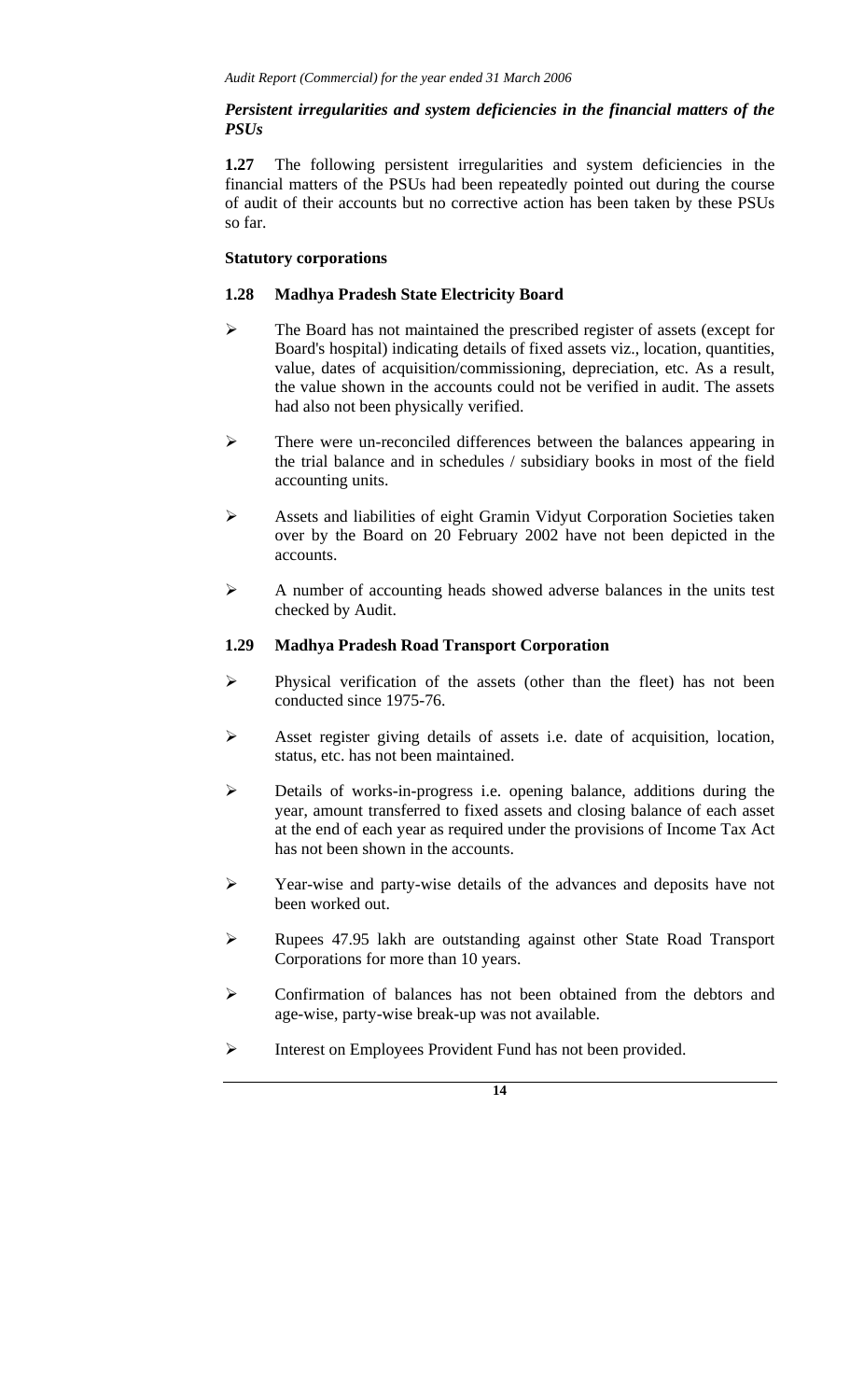$\triangleright$  The Corporation acquired land measuring 18,488 sq. meters alongwith building/ residential quarters for Agar Depot in Ujjain Division from the Western Railway in the year 1991-92; the fact of non-payment of consideration has not been disclosed.

# **Reports of the Statutory Auditors for improvement in internal audit/ internal control system on the directions of the Comptroller and Auditor General of India**

**1.30** The Statutory Auditors (Chartered Accountants) are required to give a detailed report on the various aspects including the Internal Control and Internal Audit System in the companies audited in accordance with the directions issued by the Comptroller and Auditor General of India to them under Section 619(3)(a) of the Companies Act, 1956 and to identify areas which need improvement. Directions/sub-directions under the Act, *ibid*, were issued to the Statutory Auditors in respect of 29 working Government companies between October 2005 and September 2006. In pursuance of the directions so issued, reports of the Statutory Auditors involving four accounts of four Government companies were received (September 2006).

Major recommendations/comments on possible improvements in the Internal Audit/Internal Control Systems of the State Government companies are indicated below:

| SI.<br>No. | Nature of the recommendations/comments<br>made by the Statutory auditors                    | No. of companies to which<br>recommendations/<br>comments pertain | <b>Reference</b><br>serial numbers of<br><b>Annexure 2</b> |
|------------|---------------------------------------------------------------------------------------------|-------------------------------------------------------------------|------------------------------------------------------------|
|            | No Audit committee has been formed in<br>violation of section 292 A of the Companies<br>Act |                                                                   | 2, 8, 16                                                   |
|            | Non-computerisation of accounts                                                             |                                                                   | 2.8                                                        |

# **Recommendations for closure of the PSUs**

**1.31** Even after completion of five or more years of their existence, the turnover of eight Government companies (working)<sup>16</sup> has been less than rupees five crore in each of the preceding five years of their latest finalised accounts. In view of the poor turnover and continuous losses, the Government may either take steps to improve the performance of these Government companies or consider their closure.

 $\overline{a}$ 

*<sup>16</sup> Madhya Pradesh Police Housing Corporation Limited, AKVN (Bhopal), (Jabalpur), (Rewa), Industrial Infrastructure Development Corporation (Gwalior) Limited, M.P. Adivasi Vitta Evam Vikas Nigam Limited. The Provident Investment Company Limited and Madhya Pradesh Urja Vikas Nigam Limited.*